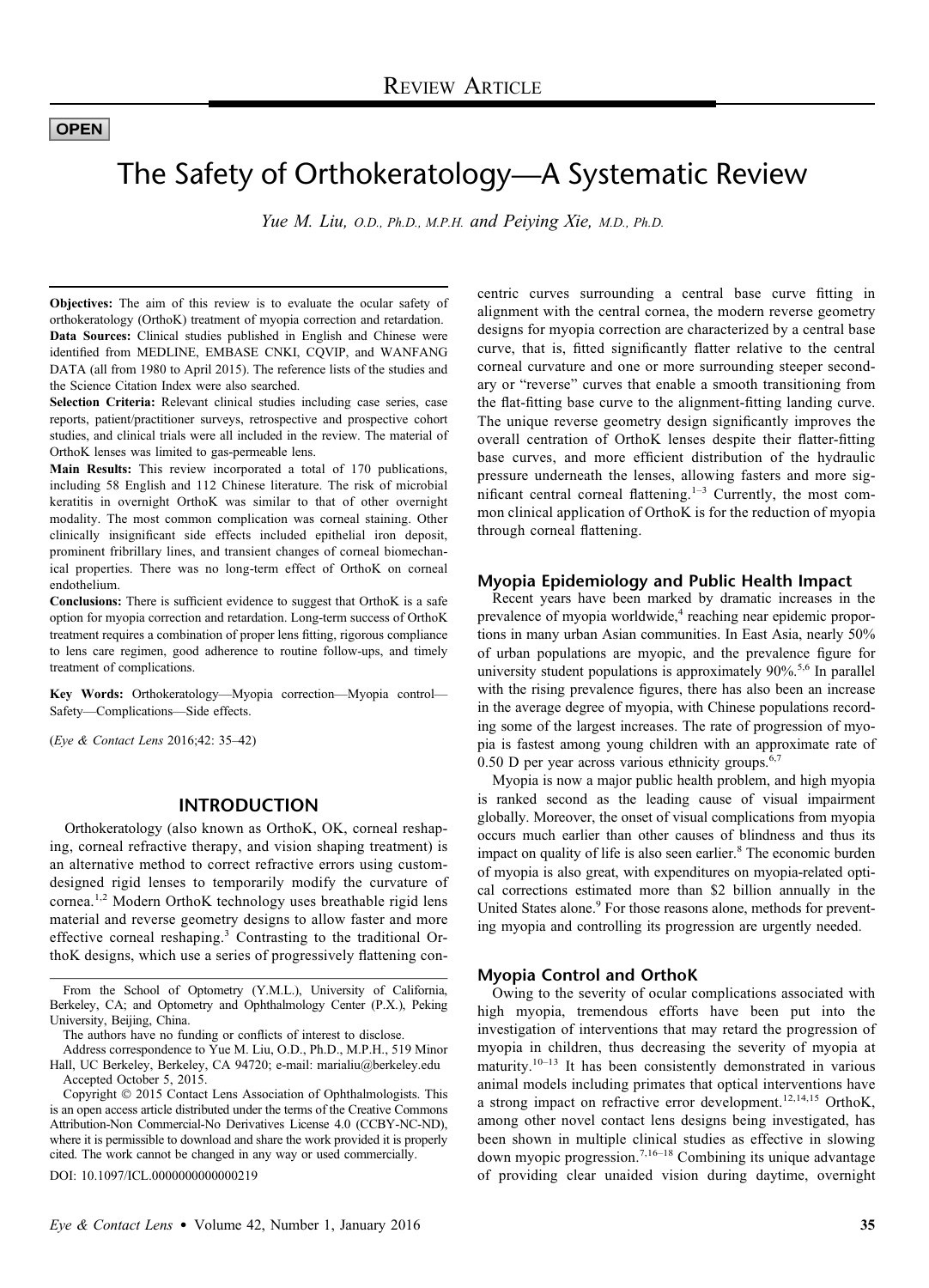OrthoK has become one of the most popular choices among children for refractive correction. However with the rapid increase of the utilization of OrthoK worldwide, potential complications associated with this treatment, especially used as overnight modality, have become a significant concern.

#### **OBJECTIVES**

The objective of this study was to systematically compile the current evidence from relevant peer-reviewed publications both in English and Chinese to evaluate the safety of OrthoK for the temporary treatment of myopia. Because the visual side effects were related to the design of the lens, the baseline myopia, and practitioners' clinical expertise in fitting evaluation, this review only focuses on ocular side effects of the treatment rather than visual complications, such as undercorrection of myopia, daytime vision regression, induced astigmatism, and induced higher order aberration.

## METHODS

## Selecting Studies for This Review

#### Types of Studies

Data from all types of relevant clinical studies including case series, case reports, patient/practitioner surveys, retrospective and prospective cohort studies, and clinical trials were included in the review. Because the focus of the review was on the incidence of side effects related to OrthoK, there was no limitation on the primary objective of the studies, that is, whether the treatment was used for myopia correction or for myopia control. Similarly, publications on OrthoK lenses used as overnight or daytime wear modalities were both included in the review.

#### Search Methods for Identification of Studies

As a large proportion of previously published OrthoK-related complications were from East Asia, especially from China, the literature published both in English and Chinese were identified from the Cochrane Library, MEDLINE, EMBASE, CNKI, CQVIP, and WANFANG DATA using the following strategies.

- (1) orthokeratolog\* OR orthok\* OR corneal reshaping OR reverse geometry lens
- (2) myopia AND correct\* OR control OR retardation OR therap\* OR treatment\*
- (3) keratitis OR safety OR side effects OR adverse effects OR complications OR risk
- (4) (1) AND (2) AND (3)

The publication type is restricted to *clinical studies* and the material of the OrthoK lens was limited to gas-permeable material only.

The titles and abstracts were assessed and full copies of all potentially or definitively relevant studies were obtained to determine whether the studies met the criteria for inclusion in this review. References of all included publications were also reviewed.

#### Validity Assessment

Owing to the retrospective nature of the studies reporting treatmentrelated side effects, most reviewed studies were subject to some level of biases such as selection bias, performance bias, attrition bias, and/or detection bias. As a result, none of the relevant publications were excluded from the review based on the risks of bias.

# DESCRIPTION OF STUDIES

The original electronic searches identified 378 abstracts, of which 133 were in English language and 245 were in Chinese. For further assessment, 269 potentially relevant publications were retrieved, and 99 were subsequently excluded, leaving a total of 58 English and 112 Chinese literature in the final review.17,19–49,50–80,81–110,111–140,141–165,166–<sup>189</sup>

# RESULTS

#### Microbial Keratitis

Microbial keratitis (MK) remains as the most serious and sightthreatening complication of OrthoK. Van Meter et al.<sup>66</sup> provided a comprehensive review of the MK cases published in English since 1998, with most cases reported in Taiwan, Hong Kong, and Mainland China and presented as sporadic pattern without significant association with the baseline level of myopia, gender, or the specific brand of the OrthoK lenses. The sporadic pattern of MK was similarly reported in earlier Chinese publications and the attributable factors of the cases included lack of training of practitioners and wearers, improper fitting procedures, poor compliance to lens care regimens, and lost to routine follow-ups.<sup>38,41,49,58,189</sup> A more recent large-scale multicentered retrospective study reported the estimated incidence rate of MK as 7.7 cases per 10,000 patient years (95% CI,  $0.9 \sim 27.8$ ), and risk of MK with overnight OrthoK was similar to other overnight modalities.<sup>74</sup> Since the publication of the aforementioned two major reviews, there had been few sporadic cases of MK reported, mostly in a tertiary eye care hospital in Hong Kong.76

## Corneal Staining, Lens Binding, and Tear Film Stability

Corneal staining was commonly reported in patients wearing OrthoK lenses.37,55,61,65,96,103,107,130,149,164,185,187 Commonly reported grading systems included Efron scale, Cornea and Contact Lens Research Unit scale, and Oxford scheme. Although mild corneal staining was also a common ocular finding in non–contact lens wearers, OrthoK has been reported to increase both the frequency and the severity of staining. Higher baseline myopia was reported to be positively associated with the level of staining<sup>103,107,130,149,164,185,187</sup>; however, age did not seem to be a significant factor in observed corneal staining after OrthoK treatment. Lens binding was another most commonly seen complication in overnight OrthoK and was significantly associated with central corneal staining.130,149,185,187 Chronic wear of OrthoK lenses was also significantly associated with reduced basal tear secretion<sup>187</sup> and tear film stability, however with limited information reported dry eye symptoms.185,187,190

# Epithelial Iron Deposit/White Lesion/ Fibrillary Lines

Pigmented iron ring or arcs and adjacent white linear lesions had often been reported as a result of chronic wear of OrthoK lenses, and the incidences of the lesions were significantly associated with the duration of OrthoK treatment.<sup>24,31,34,40,45,54,59</sup> The findings were reported to be in subepithelial layer and usually were clinically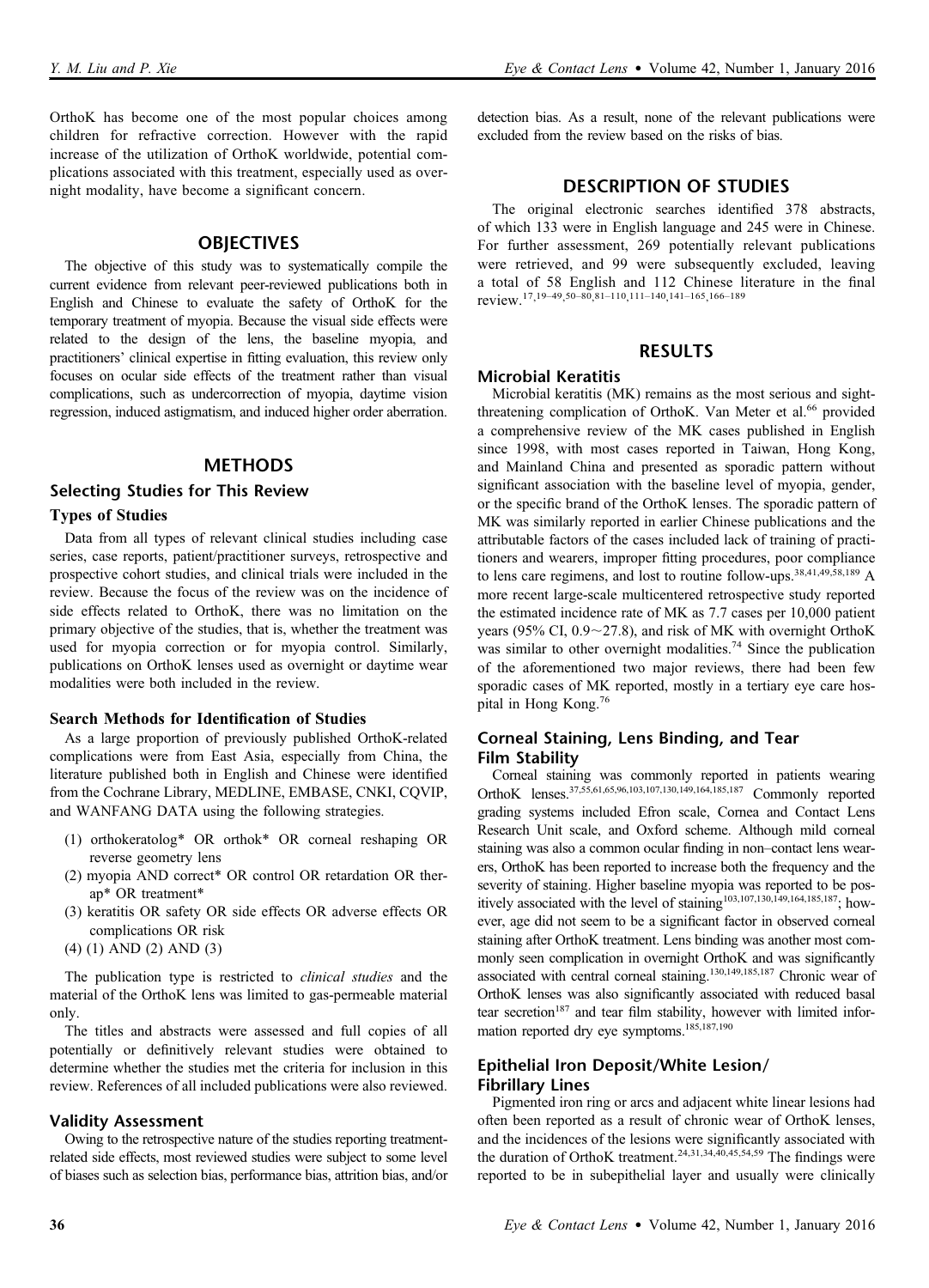insignificant. Prominent fibrillary white lines were also reported in long-term OrthoK treatment and were thought to represent nerve fibers in the subbasilar plexus.<sup>59</sup>

#### Endothelium

None of the studies investigating the short-term or long-term impact of OrthoK lenses on corneal endothelium reported evidence of OrthoK lenses worn overnight or during daytime had significant impact on the density or the morphologic features of corneal endothelial cells.<sup>96,101,110,111,115,141,190</sup>

## Corneal Thickness

Significant central corneal thinning up to 20 microns associated with mid-peripheral thickening up to 25 microns has been commonly reported. The onset of significant central thinning was reported as quickly as 24 hour after initiation of lens wear and usually peaked at 1 week after overnight treatment.<sup>1-3,109,110</sup> The central thinning was predominantly in epithelial layer; however, the mid-peripheral thickening involved both epithelial and stromal components.27,35,36,44,48,93,96,110,115,127,141,190

## Intraocular Pressure/Corneal Hysteresis/Corneal Resistance Factor

Corneal compensated intraocular pressure (IOP) and Goldmanncorrelated IOP decreased and reached trough level around 1 week of OrthoK treatment.<sup>124,173,184,191</sup> Significant decreases in corneal hysteresis (CH) and corneal resistance factor (CRF) were also reported within the first week after the treatment; however, both IOP and CH gradually returned to baseline level at 1 month of lens wear.<sup>124,191</sup>

### **DISCUSSION**

OrthoK, either worn overnight or during daytime, is considered a viable option for temporary myopia correction and myopia control. With the drastic increase in the prevalence of myopia worldwide and the overall earlier onset of myopia, the popularity of OrthoK also increases significantly accordingly. Potential complications significantly associated with OrthoK include MK, corneal staining, and lens binding. There are other clinically insignificant side effects such as epithelial pigment deposit and increasing visibility of fibrillary lines, and transient changes of corneal biomechanical properties.

## Microbial Keratitis

Owing to potentially serious consequence, infectious keratitis remains the most concerning complication related to OrthoK. At least three factors have been shown to increase the risks of MK of overnight OrthoK. Extended/overnight lens wear remains the most significant risk factor for infection.<sup>19,20,67</sup> It is likely that overnight modality allows more time "for bacteria to colonize the contact lens and adapt to the environment to become appropriately virulent."<sup>70</sup> Additionally, it is also suggested that overnight lens wear may reduce ocular surface's defense against infection as it could compromise tear mixing between the pre– and post–lens tear compartments during blinking.<sup>191</sup> Furthermore, the reverse geometry design was hypothesized to further reduce the epithelial surface integrity likely because of its compressive hydraulic effect exerted on the cornea, hence increasing its susceptibility to infection.<sup>49</sup>

A large proportion of earlier reported complications, especially the more visually threatening cases such as MK, were originated from East Asia such as Mainland China and Taiwan. This was at least partially related to bigger population undergoing the OrthoK treatment, resulting in higher number of total incident cases. More importantly, in Mainland China, the overall incidence of MK decreased significantly after 2002, when China Food and Drug Administration posted regulations regarding the rigorous inspection and registration of OrthoK lenses, the training and certification of OrthoK practitioners, and the minimal requirements of instrumentation and fitting/follow-up procedures.<sup>192</sup> With the combined efforts from government agencies, administration of hospitals/clinics, industry partners, practitioners, and individual patients/parents, the use of OrthoK in Mainland China both for myopia correction and myopia control has entered a fast growing stage with improved standardized protocols, close monitoring system for the long-term efficacy and safety of the treatment, and better awareness and compliance of lens wearers.79,128

Although it has been reported that the incidence of MK tends to be slightly higher in children than in adults,<sup>74</sup> the data need to be interpreted with caution. First of all, the total number of incident cases was small, resulting in a bigger variance of the outcome estimate. Furthermore, most studies were subject to significant patient selection and participation bias because of the age difference of the patients. Although the exact magnitude of effect due to bias was difficult to evaluate because of the retrospective nature of most studies, the direction of the overall effect estimate will be biased toward younger aged patients, assuming better parental attention and a higher probability of seeking follow-up visits comparing to that of young adults.

In summary, considering the vision-threatening potential of MK and the direct association between the age and the expected OrthoK-wearing duration of the patients, practitioners should use great caution in fitting children with OrthoK lenses and it is important to provide extensive education to both patients and parents on rigorous compliance to lens caring regimen. It is also worth noting that Pseudomonas aeruginosa and Acanthamoeba were the most commonly reported pathogens for OrthoKassociated infectious keratitis, both of which require early diagnosis and prompt treatment to minimizing the risks of permanent vision loss. As a result, both patients and parents should remain high vigilance of possible related signs and symptoms; and to seek routine and timely follow-ups to minimize the risk of irreversible vision loss due to the complication.

#### Corneal Staining/Lens Binding

It is noteworthy that corneal staining could present in several distinctive patterns: sporadic or diffuse punctate staining; patchy central staining, especially the whorl shaped staining; and peripheral indentation rings. In authors' own experience, peripheral punctate staining was more commonly associated with preexisting conditions such as misdirected lashes, lid margin disorders, lagophthalmos, and sensitivity to contact lens solution and care products. However, persistent central staining was more associated with suboptimal OrthoK fitting and lens adherence to the corneal surface. Recurrent lens binding and superficial corneal abrasion on lens removal is one of the most common reasons for urgent care visits in OrthoK treatments. Several factors have been proposed to promote lens binding in overnight OrthoK, such as coated lens,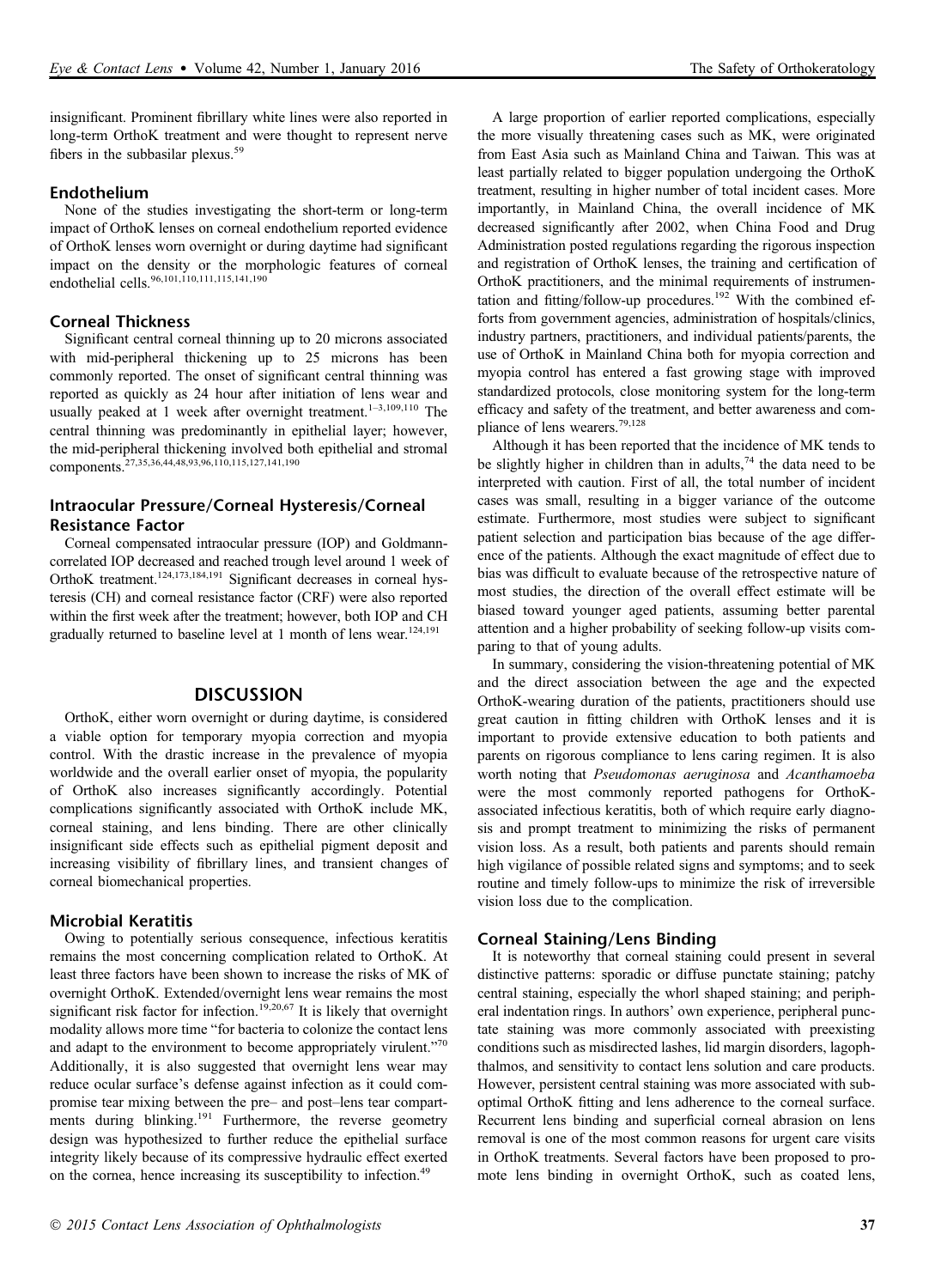decreased thickness and increased viscosity of post–lens tear film with overnight wear, eyelid pressure on OrthoK lens toward cornea, and the negative hydraulic pressure in post–lens tear film associated with reverse geometry lens designs pulling the lens closer to the central corneal surface.<sup>37,61,107</sup> Recurrent lens binding can often be resolved by improving the fitting and promoting tear exchange through lens adjustment. Although mild-to-moderate corneal staining does not always require cessation of daytime GP lens wear, it is strongly indicated to discontinue overnight OrthoK treatment temporarily if persistent central corneal staining worse than grade 2 (Efron scale) is observed, to avoid more serious complications such as deep corneal abrasion and/or corneal ulcer.

## Epithelial Iron Deposit/White Lesion/ Fibrillary Lines

Pigmented ring shaped corneal deposition is a common finding in chronic OrthoK treatment and there seemed to be no evidence suggesting an ethnicity predisposition to this finding. Although the exact etiology of the sign is unclear, it has been hypothesized that the pigmented ring might be related to the stress forces applied to epithelium and/or tear stagnation underneath the reverse geometry zone.24,31,45,54,73 All reported cases of pigmented corneal rings and adjacent white lesions were not near visual axis and were not visually significant and there was no treatment necessary. However considering the chronic nature of OrthoK treatment, careful photograph documentation and routine evaluation of both the density and the extent of the findings are recommended.

#### Endothelium

OrthoK, owing to its predominantly overnight wearing modality and the long-term nature of the treatment, and also its common utilization among pediatric patients, has raised concerns of its possible short-term and long-term impact on corneal endothelium. As a result, baseline and annual evaluation of endothelial integrity by specular microscopy has been commonly incorporated as part of the standard routine in OrthoK treatment in Mainland China. Evidence from large sample, longitudinal studies showed no significant short-term or long-term changes of endothelial cell density, corneal polymegethism, or polymorphism, reassuring the long-term safety of overnight OrthoK on endothelium.

## Corneal Thickness

Significant central corneal thinning accompanied by midperipheral thickening has been consistently reported with fairly quick onset and usually stabilized after several weeks of OrthoK lens wear. There had been elevated concerns of secondary corneal ectasia because of OrthoK induced central corneal thinning; however, due to the small magnitude  $(<20$  microns) of central corneal thinning and its predominant epithelial origin, the risk of OrthoK induced ectasia is minimal.<sup>2,3,96,101</sup> Mid-peripheral corneal thickening and steepening has been postulated as the main "myopia-controlling" stimulus, as it imposes significant myopic shift on peripheral retinal defocus, which has been considered as a potent myopia-inhibiting signal.<sup>7-15</sup> The overall magnitude of midperipheral corneal thickening and steepening has been reported to correlate with the level of baseline (pretreated) myopia hence corresponding central thinning and flattening induced by the treatment; however, more recent reverse geometry designs have been attempted on inducing more significant mid-peripheral steepening,

that is, independent of central thinning and flattening (Personal communication with proprietary lens designers, Patrick Caroline, 2014).

#### Corneal Biomechanics

CH and CRF are corneal biomechanical properties measured by Reichert Ocular Response Analyzer ([http://www.](http://www.ocularresponseanalyzer.com) [ocularresponseanalyzer.com](http://www.ocularresponseanalyzer.com)). CH reflects the capacity of corneal tissue to recover back to its original shape after a transient application of external force. Compared with central corneal thickness, CH provides a more complete characterization of the contribution of corneal resistance to IOP measurements. CRF, a derivative from CH, indicates the overall resistance of corneal tissue that is relatively independent of IOP.<sup>193</sup> Significant decreases in IOP, CH, and CRF were reported within the first week after OrthoK treatment; however both IOP and CH gradually returned to baseline level at 1 month of lens wear and remained unchanged after 6 months.124,190 Despite the early temporary reduction of CH, there was no evidence suggesting chronic OrthoK treatment altered corneal microstructure and its biomechanical properties.

#### Strength and Limitations and of This Review

This was the first review on the safety of OrthoK that used a systematic and objective approach to identify as many relevant literature as possible in both English and Chinese, hopefully to provide a comprehensive and balanced presentation of the topic.

This review faces several limitations. First of all, despite the large number of studies identified and included in the review, the absolute incidences of OrthoK-associated side effects were difficult to evaluate because of significant potential sampling bias, publication bias, and lost to follow-ups. Additionally, the wide variety of study designs made it difficult to perform meta-analysis so only the results from individual relevant studies were reported. Finally, owing to the time constraints, no further effort was made to contact the investigators of each study to clarify unclear data presentations in the original publications or to acquire necessary raw data to improve the efficiency of the data usage in the analysis.

# CONCLUSIONS

OrthoK in general is a safe option for myopia correction and retardation. However, the long-term success of the treatment depends on a combination of multiple factors including proper fitting of the lenses, rigorous compliance to lens use and care regimen, adherence to routine follow-ups, and timely and appropriate treatments to complications.

#### FUTURE DIRECTION

To better estimate the absolute prevalence and incidence of OrthoK-related complications, future clinical practice and research should aim at establishing complete and systematic patient database and minimizing the rate of lost to follow-ups in the cases of long-term treatment. It is only with an accurate denominator, that is, the correct estimate of the patient-time in whichever cohort the incident cases were generated can a true incidence rate be accurately calculated. Additionally, more focused research on the independent effect of each factor, such as patient's baseline refractive error, corneal physiological and biomechanical profile, lens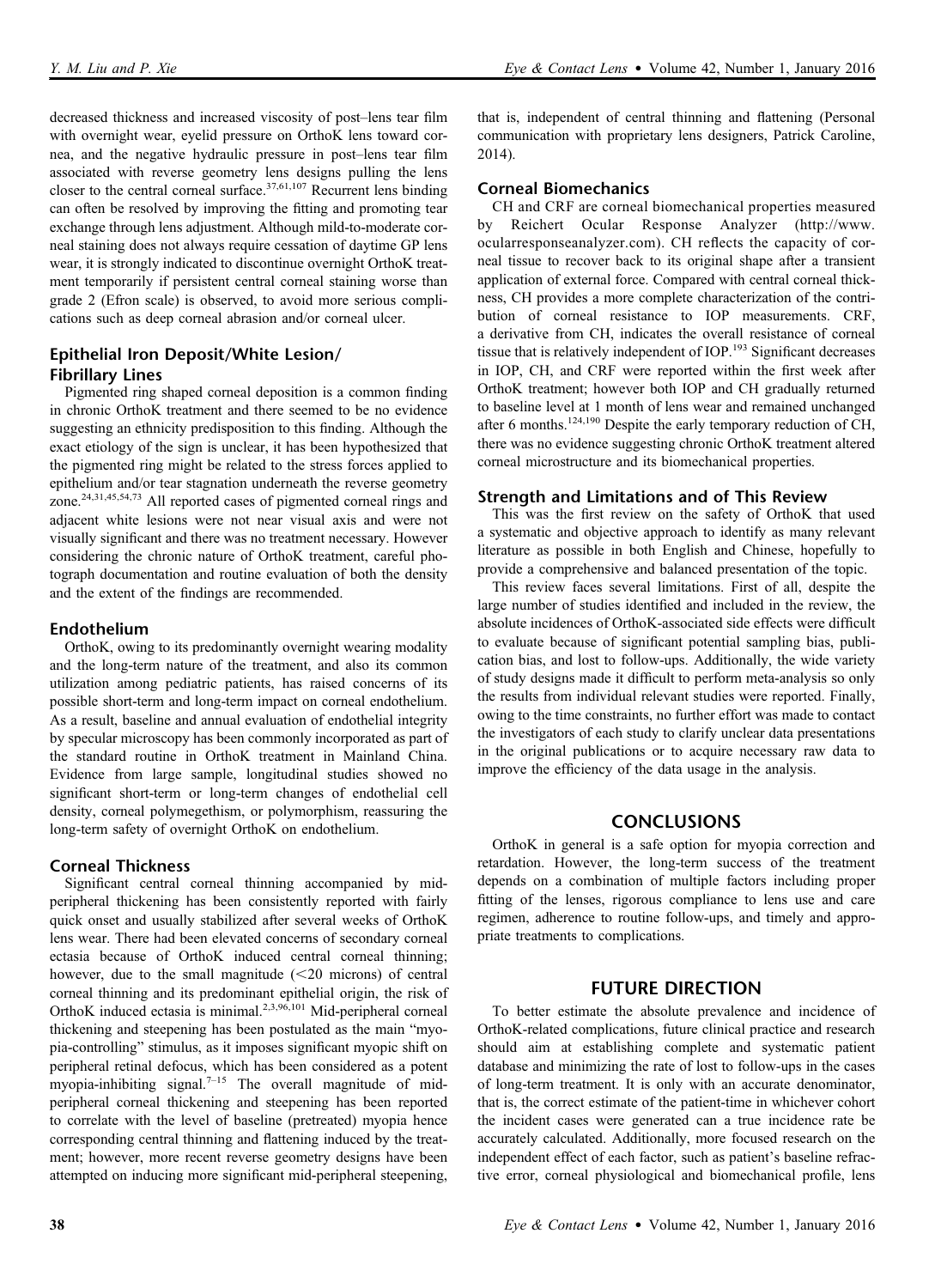design, lens material, and treatment modality, etc., will provide valuable insights into guiding clinical decision making in maximizing the efficacy and safety of OrthoK treatment at individual patient level. Finally, continuous laboratory research on the pathogenesis of OrthoK-related MK, identifying subjective and objective indicators that focus on prediction and prevention of complications, and better understanding of long-term effects of OrthoK treatment are warranted, especially considering the early onset and the chronic nature of the treatment in most patients.

#### REFERENCES

- 1. Caroline PJ. Contemporary orthokeratology. Cont Lens Anterior Eye 2001; 24:41–46.
- 2. Dave T, Ruston D. Current trends in modern orthokeratology. Ophthalmic Physiol Opt 1998;18:224–233.
- 3. Swarbrick HA. Orthokeratology (corneal refractive therapy): What is it and how does it work? Eye Contact Lens 2004;30:181–185; discussion 205-6.
- 4. Kempen JH, Mitchell P, Lee KE, et al. The prevalence of refractive errors among adults in the United States, Western Europe, and Australia. Arch Ophthalmol 2004;122:495–505.
- 5. Morgan I, Rose K. How genetic is school myopia? Prog Retin Eye Res 2005;24:1–38.
- 6. Saw SM, Tong L, Chua WH, et al. Incidence and progression of myopia in Singaporean school children. Invest Ophthalmol Vis Sci 2005; 46:51–57.
- 7. Zhu MJ, Feng HY, He XG, et al. The control effect of orthokeratology on axial length elongation in Chinese children with myopia. BMC Ophthalmol 2014;14:141.
- 8. Saw SM, Gazzard G, Shih-Yen EC, et al. Myopia and associated pathological complications. Ophthalmic Physiol Opt 2005;25:381–391.
- 9. Vitale S, Cotch MF, Sperduto R, et al. Costs of refractive correction of distance vision impairment in the United States, 1999-2002. Ophthalmology 2006;113:2163–2170.
- 10. Aller TA, Laure A, Wildsoet C. Results of a one-year prospective clinical trial (CONTROL) of the use of bifocal soft contact lenses to control myopia progression. Ophthalmic Physiol Opt 2006;26:8–9.
- 11. Chua WH. Controlling progression of Childhood myopia trials and Tribulations. Am J Ophthalmol 2005;139.
- 12. Charman WN. Aberrations and myopia. Ophthalmic Physiol Opt 2005;25: 285–301.
- 13. Stone RF, Flitcroft DI. Ocular shape and myopia. Ann Acad Med Singapore 2004;33:1.
- 14. Flitcroft DI. The complex interactions of retinal, optical and environmental factors in myopia aetiology. Prog Retin Eye Res 2012;31:622–660.
- 15. Smith EL. Prentice Award Lecture 2010: A case for peripheral optical treatment strategies for myopia. Optom Vis Sci 2011;88:1029–1044.
- 16. Swarbrick HA, Alharbi A, Watt K, et al. Myopia control during orthokeratology lens wear in children using a novel study design. Ophthalmology 2015;122:620–630.
- 17. Sun Y, Xu F, Zhang T, et al. Orthokeratology to control myopia progression: A meta-analysis. PLoS One 2015;10:e0124535.
- 18. Si JK, Tang K, Bi HS, et al. Orthokeratology for myopia control: A metaanalysis. Optom Vis Sci 2015;92:252–257.
- 19. Schein OD, Glynn RJ, Poggio EC, et al. The relative risk of ulcerative keratitis among users of daily-wear and extended-wear soft contact lenses. A case-control study. Microbial Keratitis Study Group. N Engl J Med 1989;321:773–778.
- 20. Cheng KH, Leung SL, Hoekman HW, et al. Incidence of contact-lensassociated microbial keratitis and its related morbidity. Lancet 1999;354: 181–185.
- 21. Chen KH, Kuang TM, Hsu WM. Serratia Marcescens corneal ulcer as a complication of orthokeratology. Am J Ophthalmol 2001;132:257-258.
- 22. Lu L, Zou L, Wang R. Orthokeratology induced infective corneal ulcer [in Chinese]. Zhonghua Yan Ke Za Zhi 2001;37:443–446.
- 23. Walline JJ, Mutti DO, Jones LA, et al. The contact lens and myopia progression (CLAMP) study: Design and baseline data. Optom Vis Sci 2001; 78:223–233.
- 24. Cho P, Chui WS, Mountford J, et al. Corneal iron ring associated with orthokeratology lens wear. Optom Vis Sci 2002;79:565–568.
- 25. Hutchinson K, Apel A. Infectious keratitis in orthokeratology. Clin Exp Ophthalmol 2002;30:49–51.
- 26. Rah MJ, Jackson JM, Jones LA, et al. Overnight orthokeratology: Preliminary results of the Lenses and Overnight Orthokeratology (LOOK) study. Optom Vis Sci 2002;79:598–605.
- 27. Alharbi A, Swarbrick HA. The effects of overnight orthokeratology lens wear on corneal thickness. Invest Ophthalmol Vis Sci 2003;44: 2518–2523.
- 28. Barr JT, Rah MJ, Jackson JM, et al. Orthokeratology and corneal refractive therapy: A review and recent findings. Eye Contact Lens 2003;29(1 Suppl):S49–S53; discussion S57-9, S192–4.
- 29. Cho P, Cheung SW, Edwards MH. Practice of orthokeratology by a group of contact lens practitioners in Hong Kong. Part 2: Orthokeratology lenses. Clin Exp Optom 2003;86:42–46.
- 30. Cho P, Cheung SW, Edwards MH, et al. An assessment of consecutively presenting orthokeratology patients in a Hong Kong based private practice. Clin Exp Optom 2003;86:331–338.
- 31. Cho P, Chui WS, Cheung SW. Reversibility of corneal pigmented arc associated with orthokeratology. Optom Vis Sci 2003;80:791–795.
- 32. Chui W, Cho P. Recurrent lens binding and central island formations in a fast-responding orthokeratology lens wearer. Optom Vis Sci 2003;80: 490–494.
- 33. Lau LI, Wu CC, Lee SM, et al. Pseudomonas corneal ulcer related to overnight orthokeratology. Cornea 2003;22:262–264.
- 34. Liang JB, Chou PI, Wu R, et al. Corneal iron ring associated with orthokeratology. J Cataract Refract Surg 2003;29:624–626.
- 35. Sridharan R, Swarbrick H. Corneal response to short-term orthokeratology lens wear. Optom Vis Sci 2003;80:200–206.
- 36. Wang J, Fonn D, Simpson TL. Topographical thickness of the epithelium and total cornea after hydrogel and PMMA contact lens wear with eye closure. Invest Ophthalmol Vis Sci 2003;44:1070–1074.
- 37. Wang JC, Lim L. Unusual morphology in orthokeratology contact lensrelated cornea ulcer. Eye Contact Lens 2003;29:190–192.
- 38. Xuguang S, Lin C, Yan Z, et al. Acanthamoeba keratitis as a complication of orthokeratology. Am J Ophthalmol 2003;136:1159–1161.
- 39. Young AL, Leung AT, Cheung EY, et al. Orthokeratology lens-related Pseudomonas aeruginosa infectious keratitis. Cornea 2003;22:265–266.
- 40. Hiraoka T, Furuya A, Matsumoto Y, et al. Corneal iron ring formation associated with overnight orthokeratology. Cornea 2004;23(8 Suppl): S78–S81.
- 41. Hsiao CH, Yeh LK, Chao AN, et al. Pseudomonas aeruginosa corneal ulcer related to overnight orthokeratology. Chang Gung Med J 2004;27: 182–187.
- 42. Lang J, Rah MJ. Adverse corneal events associated with corneal reshaping: A case series. Eye Contact Lens 2004;30:231–233; discussion 242-3.
- 43. Young AL, Leung AT, Cheng LL, et al. Orthokeratology lens-related corneal ulcers in children: A case series. Ophthalmology 2004;111: 590–595.
- 44. Alharbi A, La Hood D, Swarbrick HA. Overnight orthokeratology lens wear can inhibit the central stromal edema response. Invest Ophthalmol Vis Sci 2005;46:2334–2340.
- 45. Cheung SW, Cho P, Cheung A. White lesion in the corneal pigmented ring associated with orthokeratology. Ophthalmic Physiol Opt 2005; 25:264–268.
- 46. Cho P, White P, Cheung SW. Orthokeratology lens–related ulcers in children: Author reply. Ophthalmology 2005;112:167–168; author reply 168–9.
- 47. DeWoolfson BH. Orthokeratology lens–related ulcers in children. Ophthalmology 2005;112:167; author reply 167.
- 48. Gardner HP, Fink BA, Mitchell LG, et al. The effects of high-Dk rigid contact lens center thickness, material permeability, and blinking on the oxygen uptake of the human cornea. Optom Vis Sci 2005;82:459–466.
- 49. Hsiao CH, Lin HC, Chen YF, et al. Infectious keratitis related to overnight orthokeratology. Cornea 2005;24:783–788.
- 50. Kwok LS, Pierscionek BK, Bullimore M, et al. Orthokeratology for myopic children: Wolf in sheep's clothing? Clin Exp Ophthalmol 2005;33:343–347.
- 51. Tseng CH, Fong CF, Chen WL, et al. Overnight orthokeratologyassociated microbial keratitis. Cornea 2005;24:778–782.
- 52. Watt K, Swarbrick HA. Microbial keratitis in overnight orthokeratology: Review of the first 50 cases. Eye Contact Lens 2005;31:201–208.
- 53. Wilhelmus KR. Acanthamoeba keratitis during orthokeratology. Cornea 2005;24:864–866.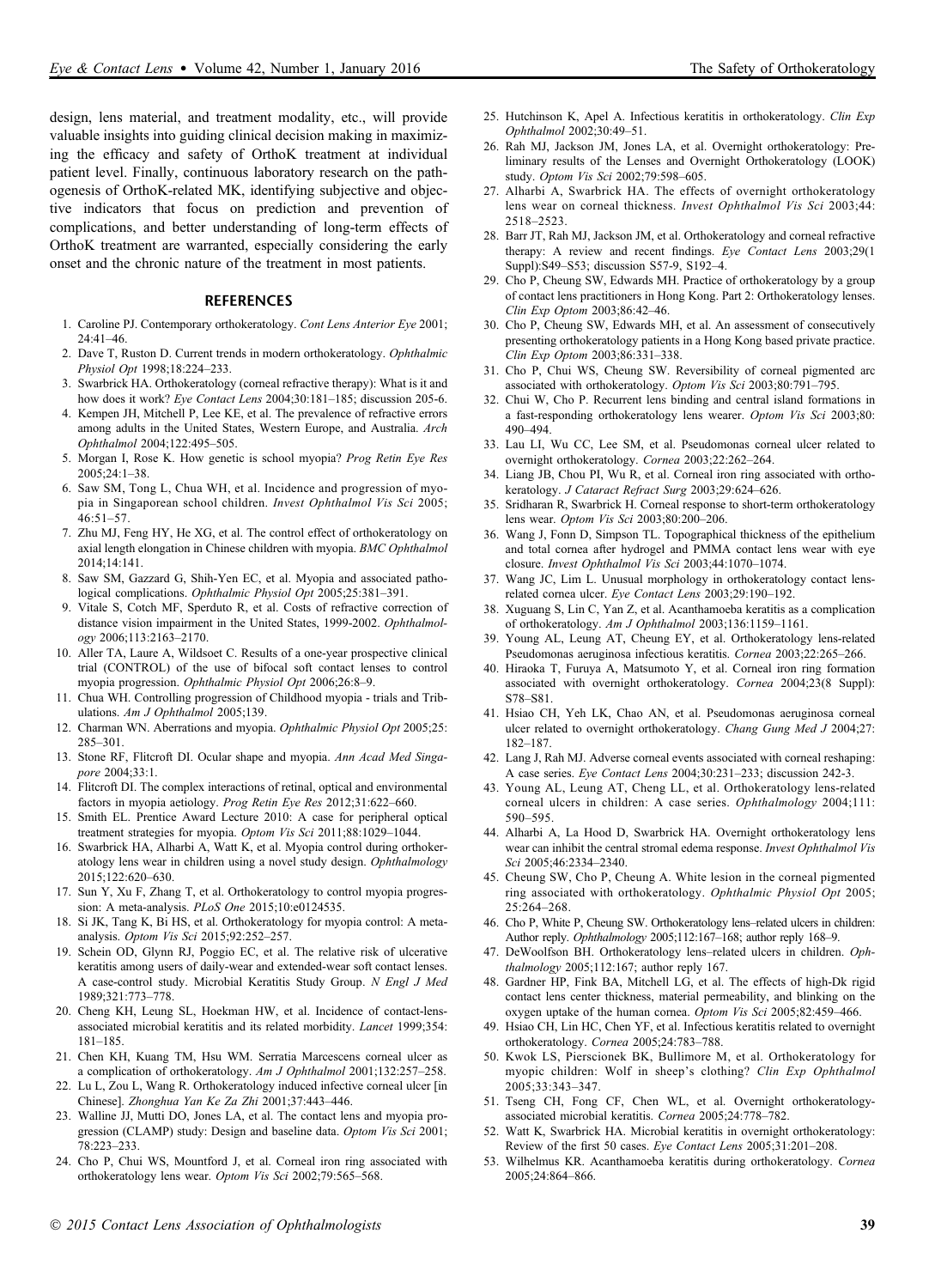- 54. Cheung SW, Cho P, Bron AJ, et al. Case report: The occurrence of fibrillary lines in overnight orthokeratology. Ophthalmic Physiol Opt 2006;26:525– 531.
- 55. Ng LH. Central corneal epitheliopathy in a long-term, overnight orthokeratology lens wearer: A case report. Optom Vis Sci 2006;83:709–714.
- 56. Priel A, Grinbaum A, Barequet IS. Severe Pseudomonas aeruginosa keratitis shortly after initiation of corneal refractive therapy. Eye Contact Lens  $2006:32:1-2$
- 57. Ying-Cheng L, Chao-Kung L, Ko-Hua C, et al. Daytime orthokeratology associated with infectious keratitis by multiple gram-negative bacilli: Burkholderia cepacia, Pseudomonas putida, and Pseudomonas aeruginosa. Eye Contact Lens 2006;32:19–20.
- 58. Hsiao CH, Yeung L, Ma DH, et al. Pediatric microbial keratitis in Taiwanese children: A review of hospital cases. Arch Ophthalmol 2007;125: 603–609.
- 59. Lum E, Swarbrick H. Fibrillary lines in overnight orthokeratology. Clin Exp Optom 2007;90:299–302.
- 60. Mika R, Morgan B, Cron M, et al. Safety and efficacy of overnight orthokeratology in myopic children. Optometry 2007;78:225–231.
- 61. Stillitano I, Maidana E, Lui M, et al. Bubble and corneal dimple formation after the first overnight wear of an orthokeratology lens: A case series. Eye Contact Lens 2007;33:253–258.
- 62. Watt KG, Boneham GC, Swarbrick HA. Microbial keratitis in orthokeratology: The Australian experience. Clin Exp Optom 2007;90:182–187; quiz 188-9.
- 63. Cho P, Cheung SW, Mountford J, et al. Good clinical practice in orthokeratology. Cont Lens Anterior Eye 2008;31:17–28.
- 64. Lipson MJ. Long-term clinical outcomes for overnight corneal reshaping in children and adults. Eye Contact Lens 2008;34:94–99.
- 65. Ng LH. Corneal foreign body injury during overnight orthokeratology lens wear: A case report. Cont Lens Anterior Eye 2008;31:158–160.
- 66. Van Meter WS, Musch DC, Jacobs DS, et al. Safety of overnight orthokeratology for myopia: A report by the American Academy of Ophthalmology. Ophthalmology 2008;115:2301–2313 e1.
- 67. Edwards K, Keay L, Naduvilath T, et al. Characteristics of and risk factors for contact lens-related microbial keratitis in a tertiary referral hospital. Eye (Lond) 2009;23:153–160.
- 68. Hiraoka T, Kaji Y, Okamoto F, et al. Corneal sensation after overnight orthokeratology. Cornea 2009;28:891–895.
- 69. Savitsky DZ, Fan VC, Yildiz EH, et al. Fluorophotometry to evaluate the corneal epithelium in eyes undergoing contact lens corneal reshaping to correct myopia. J Refract Surg 2009;25:366-370.
- 70. Fleiszig SM, Evans DJ. Pathogenesis of contact lens-associated microbial keratitis. Optom Vis Sci 2010;87:225–232.
- 71. Walline JJ, Lindsley K, Vedula SS, et al. Interventions to slow progression of myopia in children. Cochrane Database Syst Rev 2011:CD004916.
- 72. Cho P, Cheung SW. Retardation of myopia in Orthokeratology (ROMIO) study: A 2-year randomized clinical trial. Invest Ophthalmol Vis Sci 2012; 53:7077–7085.
- 73. Gonzalez-Meijome JM, González-Pérez J, Garcia-Porta N, et al. Pigmented corneal ring associated with orthokeratology in Caucasians: Case reports. Clin Exp Optom 2012;95:548–552.
- 74. Bullimore MA, Sinnott LT, Jones-Jordan LA. The risk of microbial keratitis with overnight corneal reshaping lenses. Optom Vis Sci 2013;90:937-944.
- 75. Chen C, Cheung SW, Cho P. Myopia control using toric orthokeratology (TO-SEE study). Invest Ophthalmol Vis Sci 2013;54:6510–6517.
- 76. Chan TC, Li EY, Wong VW, et al. Orthokeratology-associated infectious keratitis in a tertiary care eye hospital in Hong Kong. Am J Ophthalmol 2014;158:1130–1135.e2.
- 77. Xu P. The clinical observation of orthokeratoloty treatment. Chin Pract Ophthalmol 2000;165:648–650.
- 78. Baiji, He XG, Wang WG, et al. Clinical research of orthokeratology for myopia correction. New Dev Ophthalmol 2000;166:288–289.
- 79. Chu RY, Qu XM, Li M. Orthokeratology: The current status in China and countermeasue. New Dev Ophthalmol China 2001;138:1-2.
- 80. Yeruizhen, Lixuexi, Xujiafeng. 165 cases of orthokeratology induced complications in adolescent wearers. People's Military Medicine 2002:230–231.
- 81. Yang GF, Zhou LX. Clinical observation of myopia correction with orthokeratology. Clin Med 2002;167:40–41.
- 82. Wang JQ, Hao YS, Feng HY. Comparison of digitalized and conventional orthokeratology. Presented at: Ophthalmology in China Academy Conference of Zhejiang Province. 2005;Lishui, Zhejiang.
- 83. Zheng XW, Huang RZ, Chen PS. Long-term observation of the effectiveness of orthokeratology in myopia correction in school myopia. Huanan Prev Med 2005;174:53–54.
- 84. Gu M, Qi YJ, Li BH, et al. Clinical observation of orthokeratology in myopia retardation. Pract Diagnosis Ther 2005:22–23.
- 85. Ji HY, Chi H, Yang LN, et al. Retrospective analysis of the safety and compliance of orthokeratology lens wear. Presented at: The 3rd Conference of Global Chinese Opthalmology Society, 2006. Beijing, China.
- 86. Zhang J, Deng P. Safety of Orthokeraology. Presented at: the 3rd Conference of Global Chinese Opthalmology Society, 2006. Beijing, China.
- 87. Hu ZL. 490 cases of orthokeratology lens fitting using trial lens method. Chin Tech Refract Corr 2006;170:101–103.
- 88. Xie PY. Nonsurgical correction and control of juvenile myopia and astigmatism. Ophthalmol China 2006;171:294–298.
- 89. Xie PY. The evaluation of the efficacy and safety of orthokeratology in myopia correction. Presented at: The 9th National Congress of Ocular Surface and Corneal Disease. 2006; Hangzhou, China.
- 90. Zhu J, Chen L. Four year longitudinal observation of orthokeratology in myopia correction. Presented at: The 12th National Congress of Ophthalmology in China. 2007; Zhengzhou, China.
- 91. Li B, Guo YH. Orthokeratology in the correction of juvenile myopia. Med J West China 2007;134:653.
- 92. Nie YM, Zhou SJ, Chen HY, et al. 21 cases of orthokeratology treatment in myopia. Presented at: The 12th National Congress of Ophthalmology in China. 2007. Zhengzhou, China.
- 93. Qi CX, Zhu CL, Dong LJ. The association between corneal curvature, central thickness and refractive errors in orthokeratology. New Med 2008;112:248–249.
- 94. Dai ZY, Zeng JW, Zhong XW, et al. Clinical observation of orthokeratology in myopia retardation. J Optom 2008;114:288–290.
- 95. Wang XY, Jia YH. Clinical research of orthokeratology in myopia correction. Chin Pract Diagn Ther 2008;113:540–541.
- 96. Xie PY, Wang ZX, Chi H. The long-term observation of the efficacy and safety of orthokeratology in the treatment of adolescent myopia. Chin J Strabismus Amblyopia 2008;111:145–152.
- 97. Nie YM, Zhou SJ, Liu B, et al. Orthokeratology in myopic amblyopia, case report. J Optom 2009;116:381–385.
- 98. Yuan YZ, Sun RX, Chai YX, et al. Short-term observation of orthokeratology in myopia correction in adolescent population. Hebei Med 2009; 115:1613–1614.
- 99. Guo HL, Hong LH. Clinical observation of orthokeratology in myopia correction in adolescent population. Chin J Mod Med 2009;117:60–61.
- 100. Huang J, Chen YC. The clinical observation of the efficacy and safety of orthokeratology in the treatment of myopia. Jiangsu Tech Inform 2009; 118:43–44.
- 101. Yang YD, Zhao H, Yang LD, et al. Confocal microscopy evaluation of corneal histology after orthokeratology. J Clin Ophthalmol China 2010;21: 385–388.
- 102. Yang CH, Lu SJ, Gao L, et al. The analysis of orthokeratology patient population. Chin J Ophthalmol Otolaryngol 2010;22:221–223.
- 103. Wang YJ, Chen DY, Cheng W, et al. The clinical observaton of orthokeratology in myopia correction and the analysis of the complications. Int J Ophthalmol 2010;20:1582–1584.
- 104. Xia GX, Wei SH, Han EY, et al. The clinical observation of orhtokeratology treatment in different age groups. Int J Ophthalmol 2011;51:1298– 1299.
- 105. Xia Q, Guo YR. The comparison of two different methods of orthokeratology fitting in myopia retardation. J Pract Med Tech 2011;50: 746–747.
- 106. Zeng Y, Shi X, Huai M. The analysis of clinical efficacy of orthokeratology. Xiangxi Med 2011;49:448–449.
- 107. Mei F, Chen ZJ. The investigation of corneal epithelial damage associated with orthokeratology. Shandong Ophthalmol Otolarygol 2011;52:90–92.
- 108. Wang ZB, Feng M, Tu PP. Clinical observation of the efficacy of orthokeratology in myopia control. Chin J Physicians 2011;59:6476–6477.
- 109. Shi HJ, Jiang HY, Zhou F, et al. The change of central corneal curvature and refractive power after orthokeratology. Presented at: Conference of Ophthalmology of ZheJiang Provincem; 2011; Taizhou, China.
- 110. Jiang HY, Zhou F, Sun XN, et al. The effects of orthokeratology on corneal endothelium and central corneal thickness in juvenile myopia. Presented at: 2011 Conference of Ophthalmology of ZheJiang Province; 2011; Taizhou, China.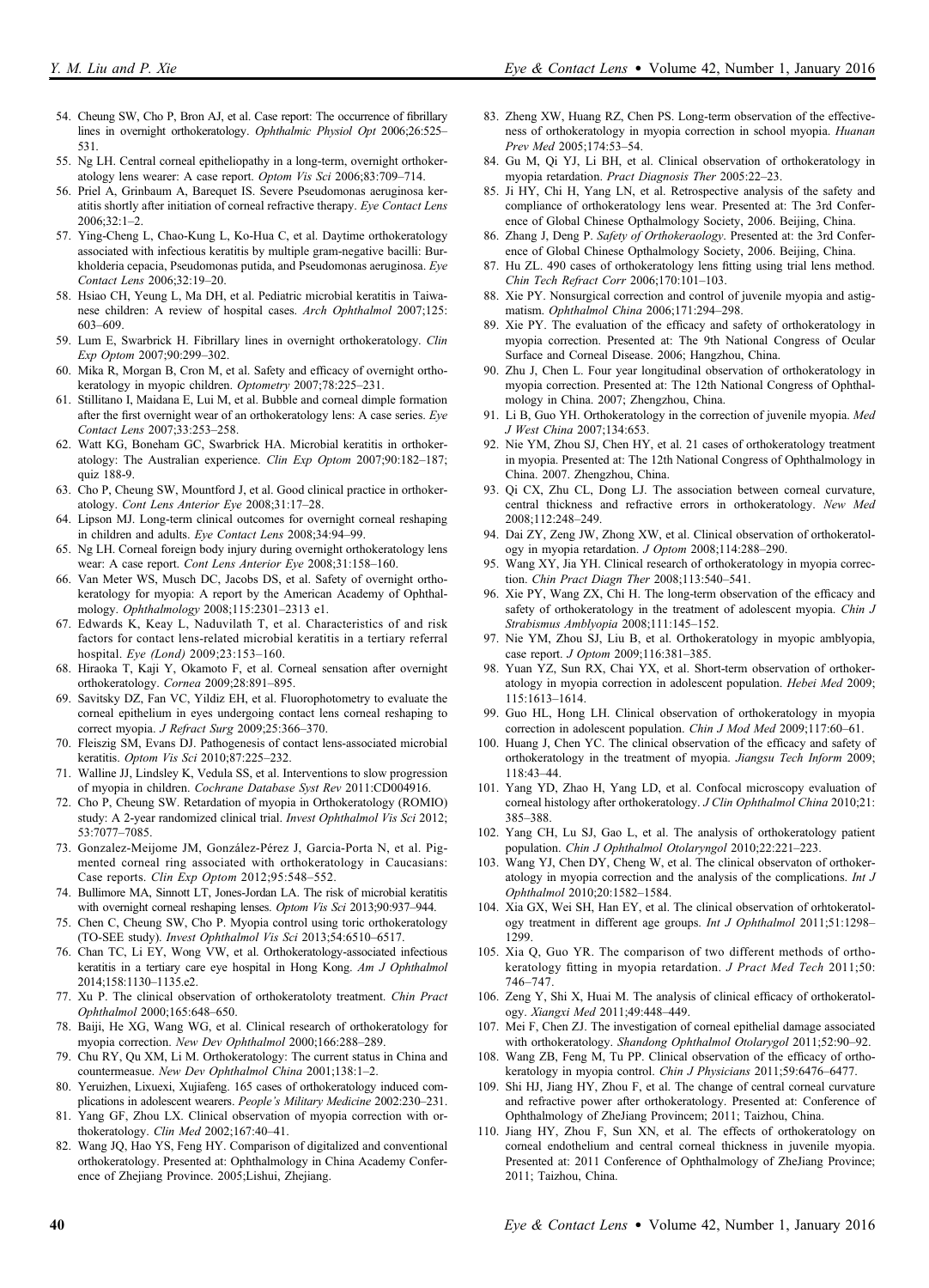- 111. Zhu CM. The long-term effect of orthokeratology on corneal endothelium. J Laser 2011;58:79.
- 112. Xie XY, Lu YB, He BH, et al. The clinical observation of orthokeratology treatment in juvenile myopia. Int J Opththalmology 2011;55:1442-1443.
- 113. Tan WH. Clinical observation of 72 cases of orthokeratology in juvenile myopia. Mod Med 2011;46:88.
- 114. Zhao HM, Yu J, Sheng MJ, et al. Short-term observation of 72 cases of orthokeratology in juvenile myopia. New Dev Ophthalmol 2011;45: 239–240.
- 115. Jin YM, Zhang Y, Li H, et al. The effects of orthokeratology on corneal endothelium and corneal thickeness. J Xiehe Med 2011;47:155–158.
- 116. Han LY, Huang L, Zhu L. Lens adjustment in orthokeratology treatment. Hainan Med 2011;54:87–88.
- 117. Xia GX, Wei SH, Zhang QS. Orthokeratology in myopia correction of various refractive severity. J Int Ophthalmol 2012;26:577-578.
- 118. Song XK, Qu LL, Ding XP. The analysis of the clinical effects of orthokeratology in myopia control. Chin Guide Ther 2012;33:550–551.
- 119. Xing YC, Hu MS, Wang W, et al. Clinical observation of orthokeratology in the control of adolescent myopia. Presented at: The 11th Congress of Opthalmology of Xianxi; 2012; Yingtan, China.
- 120. Li RL, Mao PA, Xie Y, et al. Clinical observation of orthokeratology in the correction of adolescent myopia. Chin J Pediatr Strabismus Amblyopia 2012;25:31–34.
- 121. Yang L, Meng LJ, Yan X. The effect of patient age on the efficacy of orthokeratology. Chin Mod Med 2012;28:22–23.
- 122. Yang L, Huang HM, Yan X. The effect of orthokeratology in the control of adolescent myopia. Chin Healthc Industry 2012;31:115.
- 123. Liang L, Wen YC, Ke LJ, et al. The clinical observation of various methods in fitting orthokeratology. Anhui Med 2012;23:85–86.
- 124. Mao XJ, Zhou HX, Liu R, et al. The change of corneal biomechanical properties after orthokeratology. Ophthalmol China 2012;41:381–383.
- 125. Pan F. The indication and related complications of orthokeratology. Presented at: The 11th Congress of Ophthalmology of JiangXi Province; 2012; YingTan, China.
- 126. Wang QL. The clinical observation of orthokeratology in correcting adolescent myopia. Xiangjiang Med 2012;36:80–82.
- 127. Qu Z, Yang X, Wang HR, et al. The short-term effects of orthokeratology in central and peripheral corneal thickness. Ophthalmol China 2012;40: 376–380.
- 128. Xie PY. Revisiting orthokeratology. Ophthalmol China 2012;37:361–365.
- 129. Guo X, Yang LN, Xie PY. The long-term effectiveness of orthokeratology in myopia correction. Ophthalmol China 2012;39:371-374.
- 130. Chen JZ, Chen L, Li YY, et al. 423 Cases of orthokeratology treatment. J Int Ophthalmol 2012;24:130–132.
- 131. Chen ZJ, Zhang Y, Chen YX, et al. The efficacy of orthokeratology in high myopia. Jiangsu Med 2012;38:3013–3015.
- 132. Chen YQ, Luo YF, Luo C. The clinical observation of orthokeratology and the management of complications. J Nurs 2012;27:38-39.
- 133. Huang XZ, Zhang ZS, Zhao ZQ. The efficacy and safety of orthokeratology in refractive correction. J Int Ophthalmol 2012;29:1501–1503.
- 134. Zhou XJ. 87 cases of orthokeratology treatment. Tele-education Chin Mod Med 2013;100:59–60.
- 135. Zhou M, Sun JN, Ma J, et al. The effectiveness of orthokeratology in myopia correction and its compliance in adolescent population. Chongqing Med 2013;104:2540–2542.
- 136. Xia J, Zhang XM, Yang M, et al. Possible causes of decentration in overnight orthokeratology. Chin Mod Ther 2013;102:8–11.
- 137. Sun YQ. The effectiveness and safety of orthokeratology wear in different age groups. J Pract Med 2013;107:1972–1974.
- 138. Xu H, Bai NY, Zhu FL, et al. Short-term evaluation of orthokeratology in correcting juvenile myopia. Presented at: The 4th Southwestern Congress of Ophthalmology; 2013; GuiYang, China.
- 139. Zhu FL. The efficacy of orthokeratology in myopia control. Presented at: The 4th Southwestern Congress of Ophthalmology; 2013; GuiYang, China.
- 140. Li Y, Zhao MY, Yan L. Clinical observation of orthokeratology in myopia retardation. J Clin Med 2013;67:552–554.
- 141. Yang YY, Zheng L, Wang CL. The effects of orthokeratology in corneal curvature, thickness, and endothelium. Chin Mod Physician 2013; 99:159–160.
- 142. Wang J, Che XH, Gu YX. The efficacy of overnight orthokeratology in the treatment of myopic anisometropia. J Int Ophthalmol 2013:139–141.
- 
- 
- 

- 143. Wang XB. The effect of daytime wear of orthokeratology. Ophthalmol China 2013;61:422.
- 144. Wang YW, Ma R, Yuan JS, et al. The short-term evaluation of digitalized orthokeratoloty in the correction of juvenile myopia. Mod Pract Med 2013; 96:218–220.
- 145. Wang X. The effect of orthokeratology in corneal curvature. Presented at: The 4th Southwestern Congress of Ophthalmology; 2013; GuiYang, China.
- 146. Xie XY, He BH, Wei LJ. The analysis of factors influencing the efficacy of orthokeratology. J Int Ophthalmol 2013;93:199–200.
- 147. Zhao Q. The clinical analysis of orthokeratology in myopia control. Chin Guide Ther 2013;62:317–318.
- 148. Zheng XM. The effectiveness and safety of orthokeratology in myopia correction. J Communicty Med 2013;101:49–50.
- 149. Wei LJ, Xie XY, He BH, et al. The clinical observation of the safety of orthokeratologyand its complications. J Clin Ophthalmol 2013;63: 461–463.
- 150. Yu Q. Two year observation of the clinical efficacy and safety of orthokeratology. Presented at: 2014 Congress of Opthalmology of ZheJiang Province; 2014; Wenzhou, China.
- 151. He YC. The observation of the effect of overnight orthokeratology in tear function. Presented at: The 3rd International Congress of Orthokeratology; 2014; Shanghai, China.
- 152. He BH, Xie XY, Wei LJ, et al. The role of sodium hyaluronate in orthokeratology treatment. Guangxi Med 2014;85:1144–1145.
- 153. Liu B, Ru HX, Wang H, et al. The analysis of topographical parameters in guiding orthokeratology in juvenile myopia. Chin J Strabismus Pediatr Ophthalmol 2014;81:1–4.
- 154. Lu TB, Wang LY, Zhang J. The observation of the short-term efficacy of toric design orthokeratology in correcting moderate astigmatism. Presented at: The 3rd International Congress of Orthokeratology; 2014; Shanghai, China.
- 155. Wu Q, Lu MZ. The efficacy of specially designed orthokeratology. Presented at: The 3rd International Congress of Orthokeratology; 2014; Shanghai, China.
- 156. Sun L, Bao JL, Zhou BB, et al. The efficacy of orthokeratology in the treatment of school myopia. Pract Clin Med 2014;75:69–70.
- 157. Meng N. The efficacy of long-term wear of orthokeratology. Chin Mod Appl Ther 2014;87:52–53.
- 158. Zhang LJ, Li Y, Zhao MY, et al. The indications of orthokeratology in juvenile myopia and its maintenance. Chin J Strabismus Pediatr Ophthalmol 2014;78:36–37.
- 159. Zhang SX. Short-term observation of the efficacy of toric design orthokeratology in juvenile myopia combined with moderate to high astigmatism. Presented at: The 3rd International Congress of Orthokeratology; 2014; Shanghai, China.
- 160. Zhu FL, Bai NY, Xu H, et al. The clinical research of orthokeratology in the control of juvenile myopia. Chin J Strabismus Pediatr Ophthalmol 2014;69:43–44.
- 161. Li H, Liu JL. Summary of the Effectiveness of 998 Cases of Orthokeratology treatment. Presented at: The 3rd International Congress of Orthokeratology; 2014; Shanghai, China.
- 162. Li J. The efficacy of orthokeratology in myopia control. Chin J Clin Physician 2014;71:353–355.
- 163. Li R. The effectivenss and safety of 18 cases of orthokeratology treatment. Chin Pract Med 2014;82:68–69.
- 164. Du XL. The change of objective visual quality after orthokeratology. Presented at: The 3rd International Congress of Orthokeratology; 2014; Shanghai, China.
- 165. Yang Y, Wu ZZ. The effect of orthokeratology in the unaided vision and refractive changes of juvenile high myoia. Pract Clin Med 2014;90:27–30.
- 166. Yang XY, Zhang Y, Zhan SX. The effect of IOP on the efficacy of orthokeratology. Presented at: The 3rd International Congress of Orthokeratology; 2014; Shanghai, China.
- 167. Yang LX. Follow-up studies on 62 cases of orthokeratology. J Shanxi Med 2014;70:782–783.
- 168. Liang SS, Liang M, Lu YL, et al. The short-term efficacy of Meidaiwei orthokeratology. Presented at: The 3rd International Congress of Orthokeratology; 2014; Shanghai, China.
- 169. Mei Y. The analysis of the efficacy of toric design orthokeratology in the correction of moderate astigmatism. Presented at: 2014 Conference of Opthalmology of Zhejiang Province; 2014; Wenzhou, China.